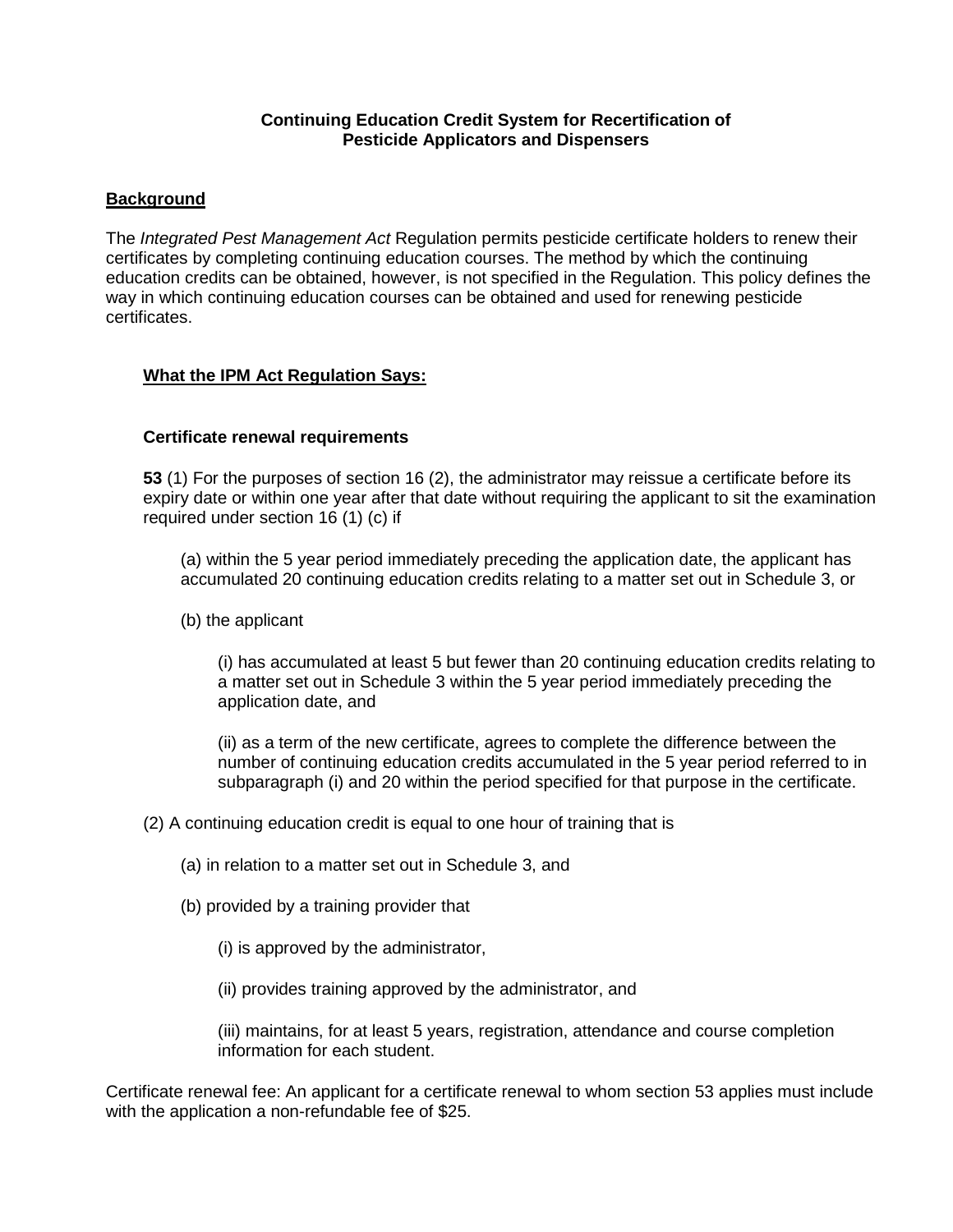# **Schedule 3 — Certificate Examination Matters**

- 1 General pesticide characteristics<br>2 Act and Regulations
- 2 Act and Regulations<br>3 Labelling
- 3 Labelling<br>4 Human H
- Human Health
- 5 Pesticide Safety
- 6 Environment
- 7 Pest Management
- 8 Application Technology
- 9 Emergency Response<br>10 Professionalism
- Professionalism

### **Continued Education Credits Recertification Policy**

#### General Requirement

• The recertification candidate must obtain continuing education credits appropriate to his/her certification category.

### Credit Co-ordinator

- A Credit Co-ordinator must administer continuing education credit programs on behalf of its members or clients;
- The Administrator must approve all Credit Co-ordinators before any continuing education credits are issued;
- Credit Co-ordinators may be industry associations or organizations that represent certified individuals;
- Credit Co-ordinators may not be the employer of certified individuals or otherwise be in a position to benefit directly from the recertification of individuals in a continuing education program;
- The Credit Co-ordinator will:
	- o ensure availability of an adequate number and variety of suitable courses;
	- o evaluate the suitability of courses and recommend to the Administrator, at least 2 weeks prior to the training course, the number and category of continuing education credits that each course merits;
	- o ensure adequate notification of the availability of continuing education credit courses to its members or clients;
	- $\circ$  provide a contact for people who require information about the credit recertification program it administers;
	- o maintain records, for at least five years, of courses offered, attendance and number of credits earned by each attendee;
	- o ensure that candidates obtain credits for training in a variety of Certificate Examination Matters (Schedule 3 in the Regulation). A minimum of 3 credits must be obtained for training in each of the following certificate examination matters:
		- pest management;
		- application technology;
		- human health and/or pesticide safety.
	- o inform the Government Agent responsible (Service BC) for issuing certificates when a recertification candidate has sufficient continuing education credits for recertification